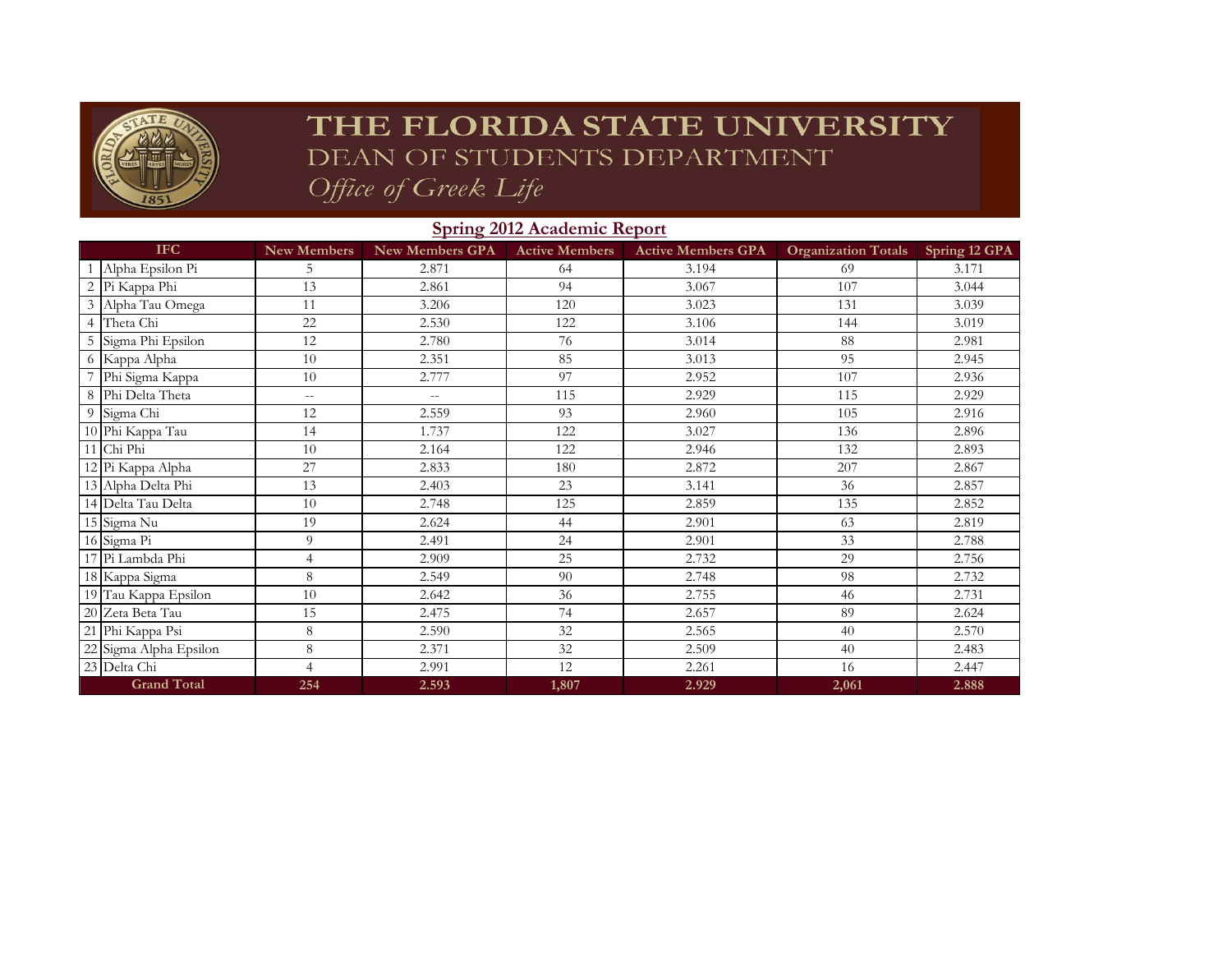| <b>MGC</b>         |                         | <b>New Members</b> | <b>New Members GPA</b> | <b>Active Members</b> | <b>Active Members GPA</b> | <b>Organization Totals</b> | Spring 12 GPA |
|--------------------|-------------------------|--------------------|------------------------|-----------------------|---------------------------|----------------------------|---------------|
|                    | Theta Nu Xi             | $- -$              | $- -$                  |                       | 3.037                     |                            | 3.037         |
|                    | 2 Lambda Tau Omega      | $- -$              | $\qquad \qquad -$      |                       | 3.000                     |                            | 3.000         |
|                    | 3 Sigma Beta Rho        | $\mathcal{E}$      | 2.844                  | 8                     | 3.052                     |                            | 2.996         |
|                    | 4 Phi Iota Alpha        | $- -$              | $- -$                  | 12                    | 2.988                     | 12                         | 2.988         |
|                    | 5 Sigma Iota Alpha      | 3                  | 2.978                  | 8                     | 2.957                     |                            | 2.964         |
|                    | 6 Omega Phi Beta        | $\qquad \qquad -$  | $--$                   |                       | 2.871                     |                            | 2.871         |
|                    | 7 Kappa Delta Chi       | $- -$              | $--$                   | 12                    | 2.825                     | 12                         | 2.825         |
|                    | 8 Sigma Lambda Beta     | 8                  | 2.354                  |                       | 3.098                     | 15                         | 2.692         |
|                    | 9 alpha Kappa Delta Phi | 4                  | 2.4                    | 13                    | 2.597                     |                            | 2.556         |
|                    | 10 Lambda Theta Alpha   | $- -$              | $- -$                  |                       | 2.341                     |                            | 2.341         |
|                    | 11 Lambda Theta Phi     |                    | 0.944                  | $\Omega$              | 2.702                     |                            | 1.891         |
| <b>Grand Total</b> |                         | 23                 | 2.247                  | 91                    | 2.868                     | 114                        | 2.745         |

| <b>NPHC</b>        |                     | New Members       | <b>New Members GPA</b> | <b>Active Members</b> | <b>Active Members GPA</b> | <b>Organization Totals</b> | Spring 12 GPA |
|--------------------|---------------------|-------------------|------------------------|-----------------------|---------------------------|----------------------------|---------------|
|                    | Sigma Gamma Rho     | $- -$             | $- -$                  |                       | 3.151                     |                            | 3.151         |
|                    | 2 Alpha Kappa Alpha | $\qquad \qquad -$ | $- -$                  |                       | 2.825                     |                            | 2.825         |
|                    | 3 Zeta Phi Beta     | $- -$             | $- -$                  | 15                    | 2.711                     |                            | 2.711         |
|                    | 4 Alpha Phi Alpha   | $- -$             | $- -$                  | 12                    | 2.643                     | 12                         | 2.643         |
|                    | 5 Phi Beta Sigma    | $- -$             | $- -$                  |                       | 2.601                     |                            | 2.601         |
|                    | 6 Kappa Alpha Psi   |                   | 3.071                  | 16                    | 2.313                     |                            | 2.362         |
|                    | Iota Phi Theta      | $- -$             | $- -$                  |                       | 1.778                     |                            | 1.778         |
| <b>Grand Total</b> |                     |                   | 3.071                  | 78                    | 2.658                     | 79                         | 2.664         |

| Panhellenic |                      | <b>New Members</b> | <b>New Members GPA</b>   | <b>Active Members</b> | <b>Active Members GPA</b> | <b>Organization Totals</b> | Spring 12 GPA |
|-------------|----------------------|--------------------|--------------------------|-----------------------|---------------------------|----------------------------|---------------|
|             | 1 Kappa Delta        | $- -$              | $\qquad \qquad -$        | 188                   | 3.334                     | 188                        | 3.334         |
|             | 2 Sigma Delta Tau    | 9                  | 3.338                    | 158                   | 3.924                     | 167                        | 3.297         |
|             | 3 Kappa Kappa Gamma  | 13                 | 3.128                    | 171                   | 3.295                     | 184                        | 3.283         |
|             | 4 Chi Omega          | $- -$              | $\overline{\phantom{m}}$ | 197                   | 3.276                     | 197                        | 3.276         |
|             | 5 Phi Mu             | $-\,-$             | $\overline{\phantom{m}}$ | 190                   | 3.268                     | 190                        | 3.268         |
|             | 6 Kappa Alpha Theta  | $- -$              | $\overline{\phantom{m}}$ | 176                   | 3.247                     | 176                        | 3.247         |
|             | 7 Pi Beta Phi        | $\qquad \qquad -$  | $\overline{\phantom{m}}$ | 182                   | 3.232                     | 182                        | 3.232         |
|             | 8 Gamma Phi Beta     | $\qquad \qquad -$  | $- -$                    | 183                   | 3.230                     | 183                        | 3.230         |
|             | 9 Zeta Tau Alpha     | $\qquad \qquad -$  | $-\,-$                   | 187                   | 3.223                     | 187                        | 3.223         |
|             | 10 Alpha Delta Pi    | $\qquad \qquad -$  | $- -$                    | 202                   | 3.210                     | 202                        | 3.210         |
|             | 11 Delta Zeta        | 10                 | 3.115                    | 169                   | 3.201                     | 179                        | 3.199         |
|             | 12 Delta Gamma       | 9                  | 2.528                    | 171                   | 3.227                     | 180                        | 3.194         |
|             | 13 Alpha Chi Omega   | 3                  | 2.202                    | 187                   | 3.187                     | 190                        | 3.174         |
|             | 14 Delta Delta Delta | 5                  | 2.929                    | 172                   | 3.119                     | 177                        | 3.114         |
|             | 15 Alpha Phi         | 7                  | 3.275                    | 175                   | 3.046                     | 182                        | 3.054         |
|             | 16 Alpha Gamma Delta | 17                 | 3.072                    | 133                   | 2.927                     | 150                        | 2.946         |
|             | <b>Grand Total</b>   | 73                 | 3.045                    | 2,841                 | 3.212                     | 2,914                      | 3.208         |